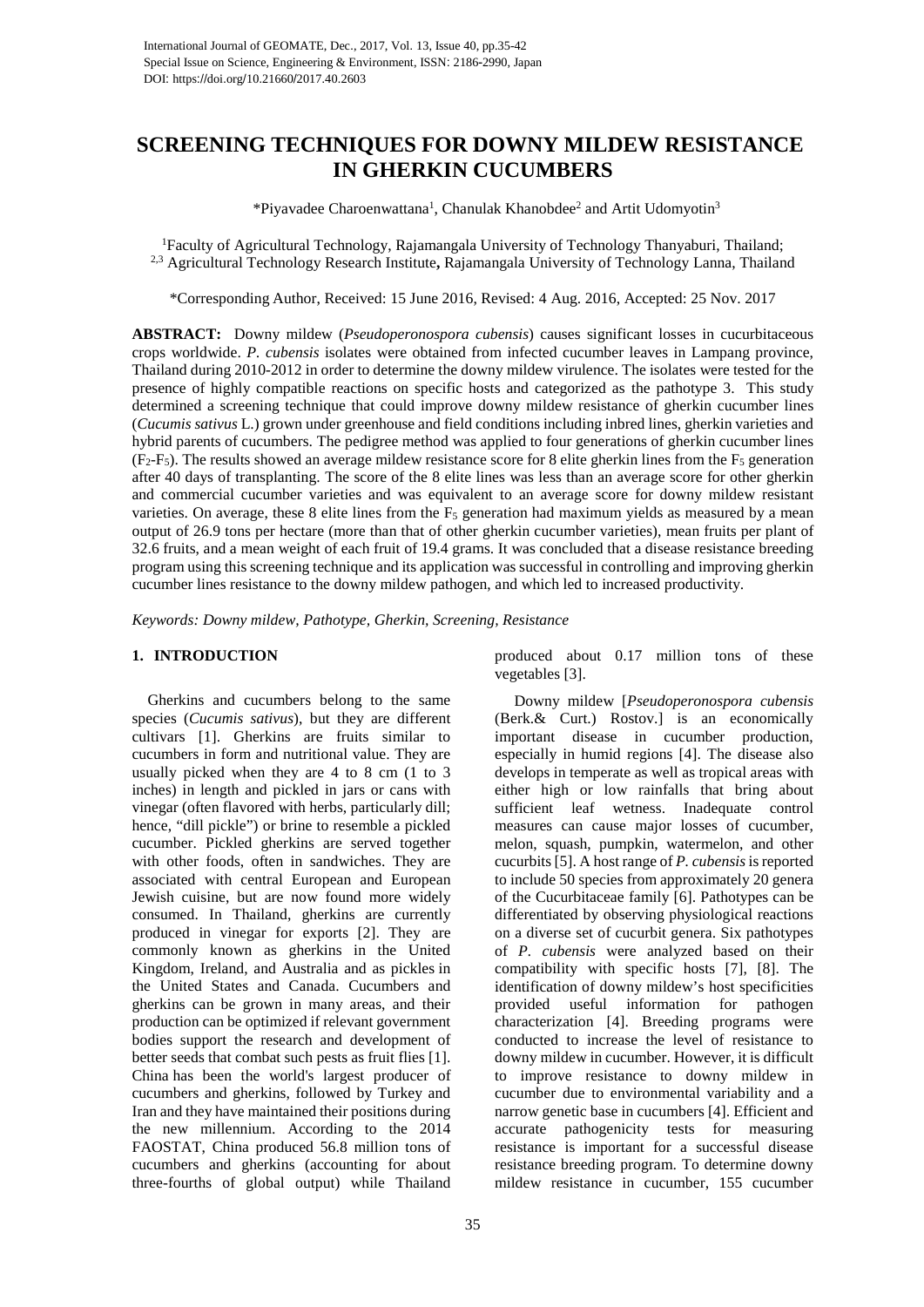cultivars were screened using an intensity of sporulation method [9]. Plant breeders commonly use a rapid method with visual evaluation using a subjective rating scale to determine sporulation for selection of families resistant to downy mildew [10]. A set of 65 diverse cultivars were evaluated in the field using sporulation and other leaf and vine traits for resistance to downy mildew [11]. Downy mildew requires 4 to 12 - day sporulation under controlled conditions [12].

 An efficient screening test was used to identify downy mildew resistance through the selection of gherkin cucumber lines under a disease resistance program known as the pedigree method. The test aims to improve the resistance of cucumber to downy mildew. All experiments were conducted at the Agricultural Technology Research Institute (ATRI), Rajamangala University of Technology Lanna, Lampang province during May 2010 – August 2012 to identify and improve resistance in gherkin cucumber lines for durable resistance and management.

# **2. OBJECTIVE**

 This study determined the pathotype of downy mildew isolates collected at ATRI, Lampang province. The screening technique was used to screen and select gherkin cucumber lines under greenhouse and field conditions to increase plant resistance to the pathogen using the pedigree method.

# **3. METHODOLOGY**

#### **3.1 Fungal Isolate, Plant Growth and Host Specificity Testing**

 Isolates of *P. cubensis* were collected from downy mildew lesions on heavily infected cucumber leaves at ATRI, Lampang province (Lampang isolate) to determine host specificities of the pathogens [7]. Inoculations were made to 15 cultivars representing 8 species within 5 genera of the family Cucurbitaceae, with 12 plants per cultivar per assay and repeated twice (Table 1). Plants were grown in a greenhouse in  $9 \text{ cm}^2$  plastic pots using sterilized planting materials (Krassmann KTS2, Germany) composed of peat moss and vermiculite; watered twice daily and fertilized as needed. Once they reached a two-expandedcotyledon stage, adaxial and abaxial leaf surfaces were inoculated with a suspension of *P. cubensis*   $(10<sup>4</sup>$  sporangia ml<sup>-1</sup>) by spraying until incipient runoff. Inoculated plants were placed in darkness at 20 °C with high humidity for 21 hours. Subsequently, they were transferred to a greenhouse with a temperature of 24-28 °C and a relative humidity of 80-90%. The plants were observed daily for

symptom development. Inoculated plants were evaluated for the presence of lesions and sporulation intensity. Sporulation was rated qualitatively as compatible or incompatible (Table 1). The disease reactions of the host plants were recorded on day seven after inoculation. The host plants without fungal inoculation were used as a control.

# **3.2 Screening Gherkin Cucumber Lines for Resistance to Downy Mildew Pathogen under Greenhouse and Field Conditions**

 To improve resistance to *P. cubensis* in gherkin cucumber lines, four generations of gherkin cucumber lines  $(F_2-F_5)$  were tested and screened, along with gherkin varieties, commercial varieties of cucumber and downy mildew resistant varieties using a screening technique. The pathogenicity test in this study originated from 169 gherkin cucumber lines of the  $F_2$  generation. The disease resistance of the  $F_3$  and  $F_4$  generations were tested and screened in the greenhouse. The completely randomized design (CRD) was replicated twice with 12 plants per cultivar per assay. The plants were inoculated with a suspension of *P. cubensis* (Lampang isolate) as described above. Disease reactions of the plants were recorded on the 3rd, 5th and 7th day after inoculation. The host plants without fungal inoculation were used as a control.

The  $F_2-F_5$  generations of gherkin cucumber lines were also tested and screened under field conditions. The field experiments deployed a randomized complete block design (RCB). 20 plants from each variety were transplanted in a field. During the growing season, the field was exposed to natural epidemics encouraged by a border row of susceptible varieties in each plot to help monitor and spread the inoculum by overhead irrigation. The disease reactions were recorded on the 20th, 30th and 40th day after transplanting.

 All cucumber lines and varieties were rated for resistance to downy mildew after inoculation for foliar lesions with a 0-5 visual rating scale  $(0 - no)$ foliar symptoms,  $1 - 1-20$  % symptoms,  $2 - 21-$ 40 % symptoms, 3 – 41- 60 % symptoms, 4 – 61- 80 % symptoms, 5 – 81-100 % symptoms) with some modifications for greenhouse and field assessment [13].

# **3.3 Statistical Analysis**

 The quantitative data were examined using an analysis of variance (ANOVA) and means were compared at a significant probability level of *p*<0.05 using the Duncan's New Multiple Range Test (DMRT).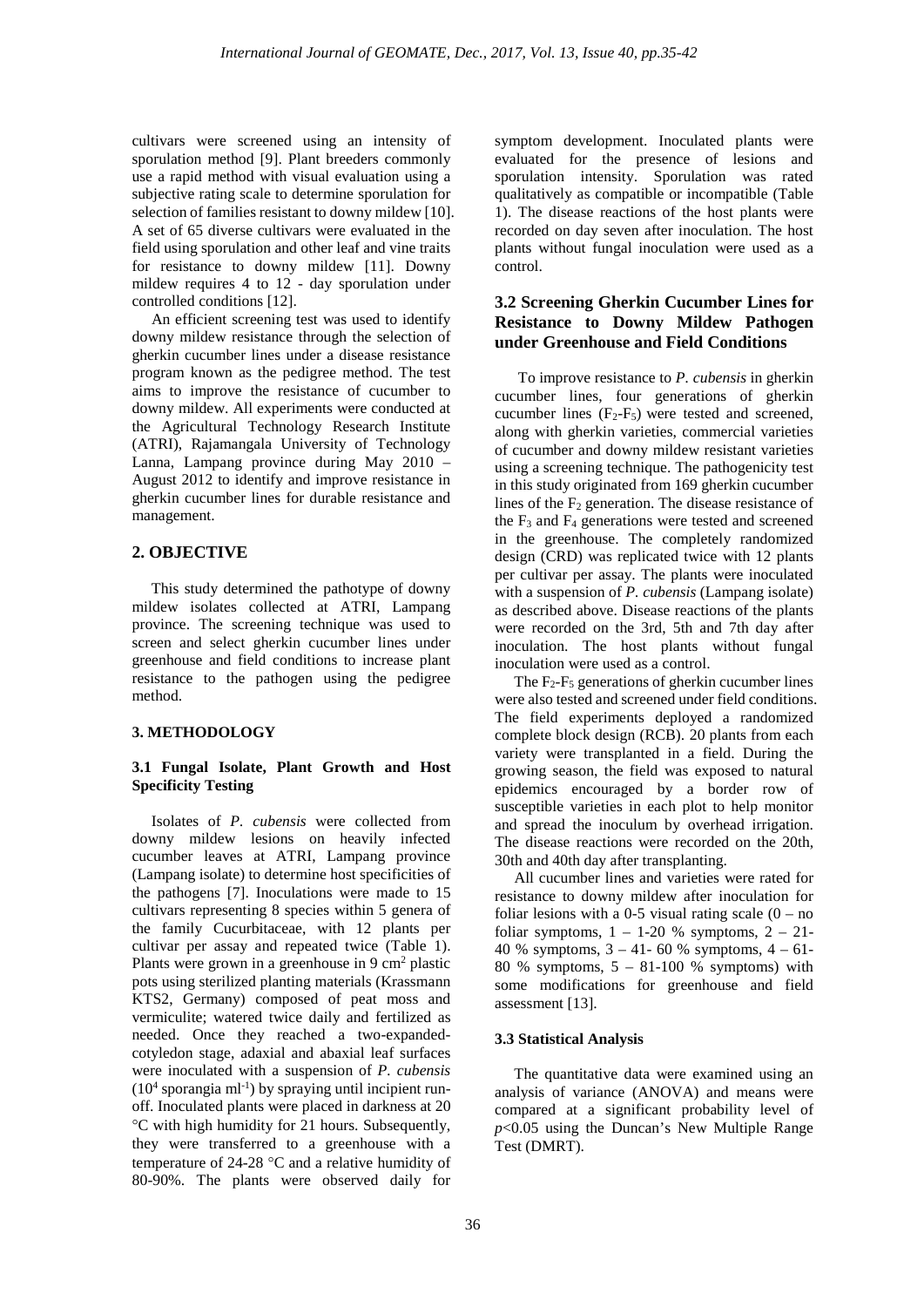### **4. RESULTS AND DISCUSSION**

 Disease symptoms of *P. cubensis* (Lampang isolate) first appeared as small, slightly chlorotic to bright yellow areas on an upper leaf surface. Later, the lesions expanded; they remained chlorotic or yellow or became necrotic and brown (Fig. 1). The morphological characters of the Lampang isolate visualized under a light microscope and scanning electron microscope (Fig. 2-3) provided morphology of the pathogen.



 Fig. 1 The downy mildew symptoms on cucumber leaves.



 Fig. 2 Morphology of sporangiophores and sporangia of the Lampang isolate under a light microscope.



 Fig. 3 Sporangiophores and sporangia of the Lampang isolate visualized by SEM.

#### **4.1 Pathogenicity Testing**

 Inoculations of *P. cubensis* (Lampang isolate) to 15 cultivars representing 8 species within 5 genera of the Cucurbitaceae family showed physiological reactions of the Lampang isolate and was classified as pathotype 3. This isolate was highly compatible with *Cucumis sativus, C. melo* var. *reticulatus, C. melo* var. *conomon* and *C. melo* var. *acidulous*  (Table 1 and Fig. 4**)**. A pathogenicity test showed that a host specificity of *P. cubensis* isolate could be used to identify downy mildew in cucumber. In 1987, Thomas et. al. found five pathotypes of *P. cubensis* including pathotype 1 and 2 in Japan, pathotype 3 in Israel, and pathotype 4 and 5 in the USA [7]. The pathotype 6 was reported in Israel as a new pathotype by Cohen et. al. [8]. The resistance of these hosts varied according to locations, suggesting that different pathotypes were present in various locations.

Table 1 Reactions of selected cultivars of cucurbit host species to the downy mildew pathogen.

| Species                 | Cultivar       | Reaction <sup>1/</sup> |
|-------------------------|----------------|------------------------|
| Cucumis                 | C <sub>1</sub> | $^+$                   |
| sativus                 | Malai 759      | $^{+}$                 |
|                         | Toto           | $^{+}$                 |
|                         | Ranthong       | $^{+}$                 |
| Cucumis                 | Singto         | $^{+}$                 |
| melo                    | Chiatai        | $^{+}$                 |
| var. <i>reticulatus</i> |                |                        |
| Cucumis melo            | Kamini         | $^{+}$                 |
| var.conomon             | PI420149*      | $^{+}$                 |
|                         | PI420150*      | $^{+}$                 |
|                         | PI532830*      | $^+$                   |
| Cucumis melo            | PI200819*      | $^{+}$                 |
| var. <i>acidulus</i>    |                |                        |
| <i>Citrullus</i>        | <b>Black</b>   |                        |
| lanatus                 | watermelon     |                        |
| Cucurbita               | Singto         |                        |
| maxima                  |                |                        |
| Lagenaria               | Advance        |                        |
| vulgaris                |                |                        |
| Luffa                   | Angle luffah   |                        |
| acutangula              |                |                        |

Note: **\*** The seeds were obtained from National Plant Germplasm System, GRIN USDA.

**1/** Based on the presence of highly compatible reactions between *P. cubensis* and the most susceptible host genotype. + is highly compatible; is incompatible, very low compatible, or lowly compatible.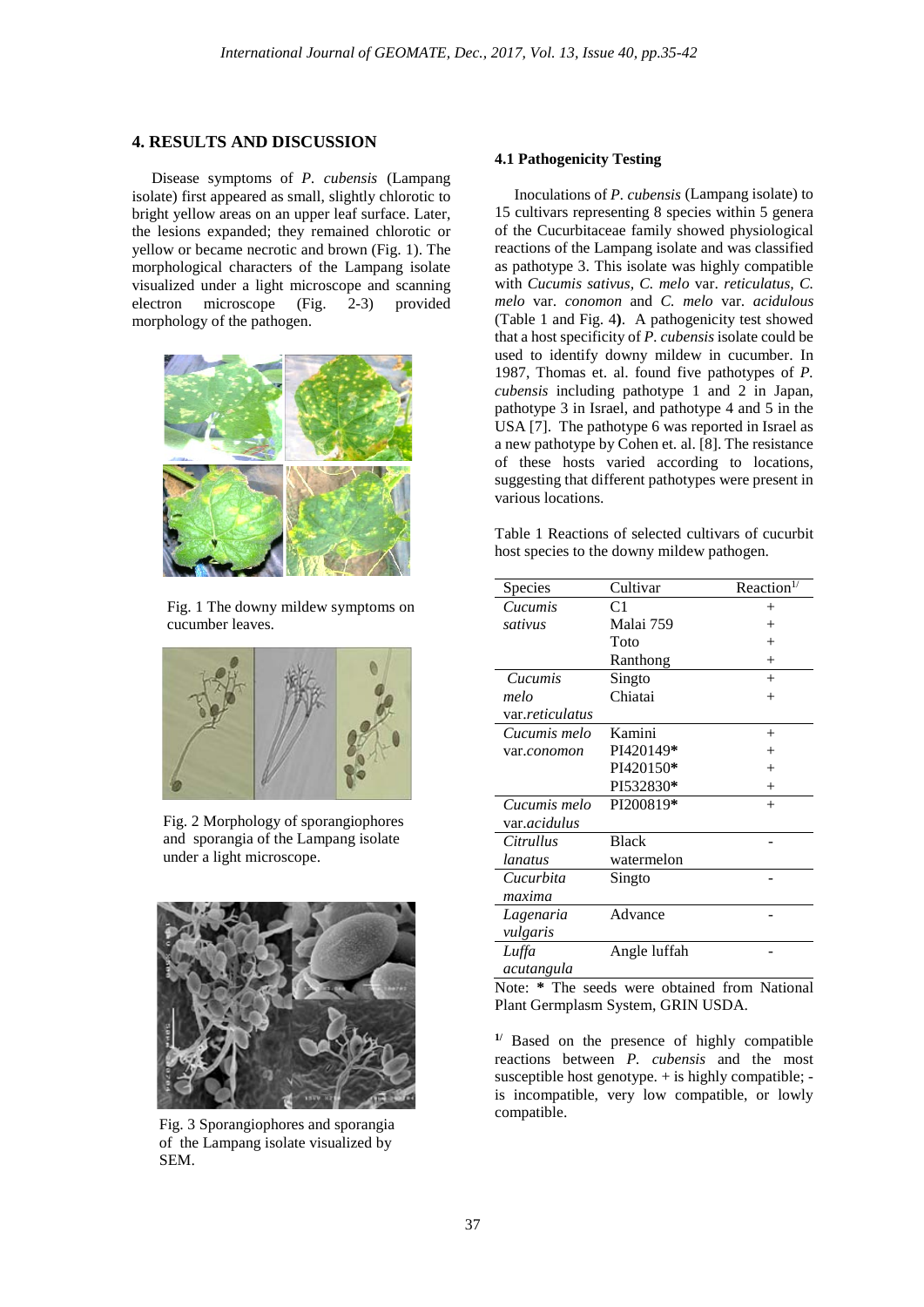

Fig. 4: Disease reactions of *P. cubensis* (the Lampang isolate) on cucurbit host species (A, B) *Cucumis sativus*; (C) *Cucumis melo* var. *reticulatus*; (D) *Cucumis melo* var. *conomon*; (E) *Cucumis melo*  var. *acidulous*; (F) *Citrullus lanatus*; (G) *Cucurbita maxima*; (H) *Lagenaria vulgaris*; and (I) *Luffa acutangula* under greenhouse conditions at 7th day after inoculation.

#### **4.2 Screening for Downy Mildew Resistance under Greenhouse and Field Conditions**

 169 gherkin cucumber lines from the F2 generation were divided into 2 groups and were tested and screened, along with gherkin varieties, commercial varieties of cucumber and downy mildew resistant varieties. The pedigree selection applied to the  $F_2$  generation in the field and yielded 37 lines of gherkin cucumbers with downy mildew resistance. 30 days after transplanting, 10 highly resistance lines were found to have an average score of 0.2 (compared to an average score of 0.3 for gherkin varieties, 0.2 for commercial varieties and 0.2 for downy mildew resistant varieties). 40 days after transplanting the 10 highly resistance lines had an average score of 0.4 (compared to 0.7 for gherkin varieties, 1.4 for commercial varieties and 0.9 for downy mildew resistant varieties) (Table 2) [14].

| Line      |     | DMR score (DAT) |     |  |  |
|-----------|-----|-----------------|-----|--|--|
|           | 20  | 30              | 40  |  |  |
| Group1    |     |                 |     |  |  |
| 91        | 0.0 | 0.1             | 0.2 |  |  |
| 42        | 0.0 | 0.1             | 0.3 |  |  |
| 17        | 0.0 | 0.1             | 0.4 |  |  |
| 68        | 0.0 | 0.1             | 0.4 |  |  |
| 93        | 0.0 | 0.1             | 0.4 |  |  |
| Group2    |     |                 |     |  |  |
| 1         | 0.0 | 0.1             | 0.3 |  |  |
| 55        | 0.0 | 0.1             | 0.4 |  |  |
| 40        | 0.0 | 0.3             | 0.5 |  |  |
| 24        | 0.0 | 0.1             | 0.8 |  |  |
| 56        | 0.0 | 0.8             | 0.9 |  |  |
| GCL mean  | 0.0 | 0.2             | 0.4 |  |  |
| GV mean   | 0.0 | 0.3             | 0.7 |  |  |
| CV mean   | 0.0 | 0.2             | 1.4 |  |  |
| DMRV mean | 0.0 | 0.2             | 0.9 |  |  |

Note:  $\frac{1}{l}$  According to Mendel's experiments, plants from the pure lines were named parental generation (P). The progeny generation from the cross of the parental generation (P) was named the first filial generation  $(F_1)$ . The subsequent generations produced by self-pollination are symbolized  $F_2$ ,  $F_3$ ,  $F_4$  and  $F_5$ , respectively [15]. DMR= Downy Mildew Resistance; DAT= days after transplanting; GCL=Gherkin Cucumber Lines; GV= Gherkin Varieties; CV=Commercial Varieties of cucumber; DMRV=Downy Mildew Resistance Varieties

Next, 332 gherkin cucumber lines of the  $F_3$ generation were divided into 3 groups and were further tested for downy mildew resistance in the greenhouse by fungal inoculation for 7 days. The test results showed that average scores for lines and commercial varieties of cucumber were significantly different at  $p < 0.01$ . Average scores for lines less than 0.5 were lower than that for commercial varieties (0.7) after inoculation for 7 days. The test results showed that 56 lines (out of 110) in the first group had a downy mildew resistance score of less than or equal to 0.6, 46 lines (out of 95) in the second group had a mildew resistance score of less than or equal to 0.9 and 36 lines (out of 127) in the third group had a downy mildew resistance score of less than or equal to 0.5 after inoculation for 7 days (Table 3). 138 lines selected from these  $3$  groups of the  $F_3$  generation were tested for disease resistance under field conditions. The results showed 46 lines of gherkin cucumber had downy mildew resistance, in which the 6 highly resistance lines (out of 46) had an average score of 0.7, compared to an average score of 1.1 for commercial varieties of cucumber after 30

| Table 2: Mean downy mildew resistance scores for                |
|-----------------------------------------------------------------|
| 10 gherkin cucumber lines of the $F_2$ generation <sup>1/</sup> |
| field tested during May-August 2010.                            |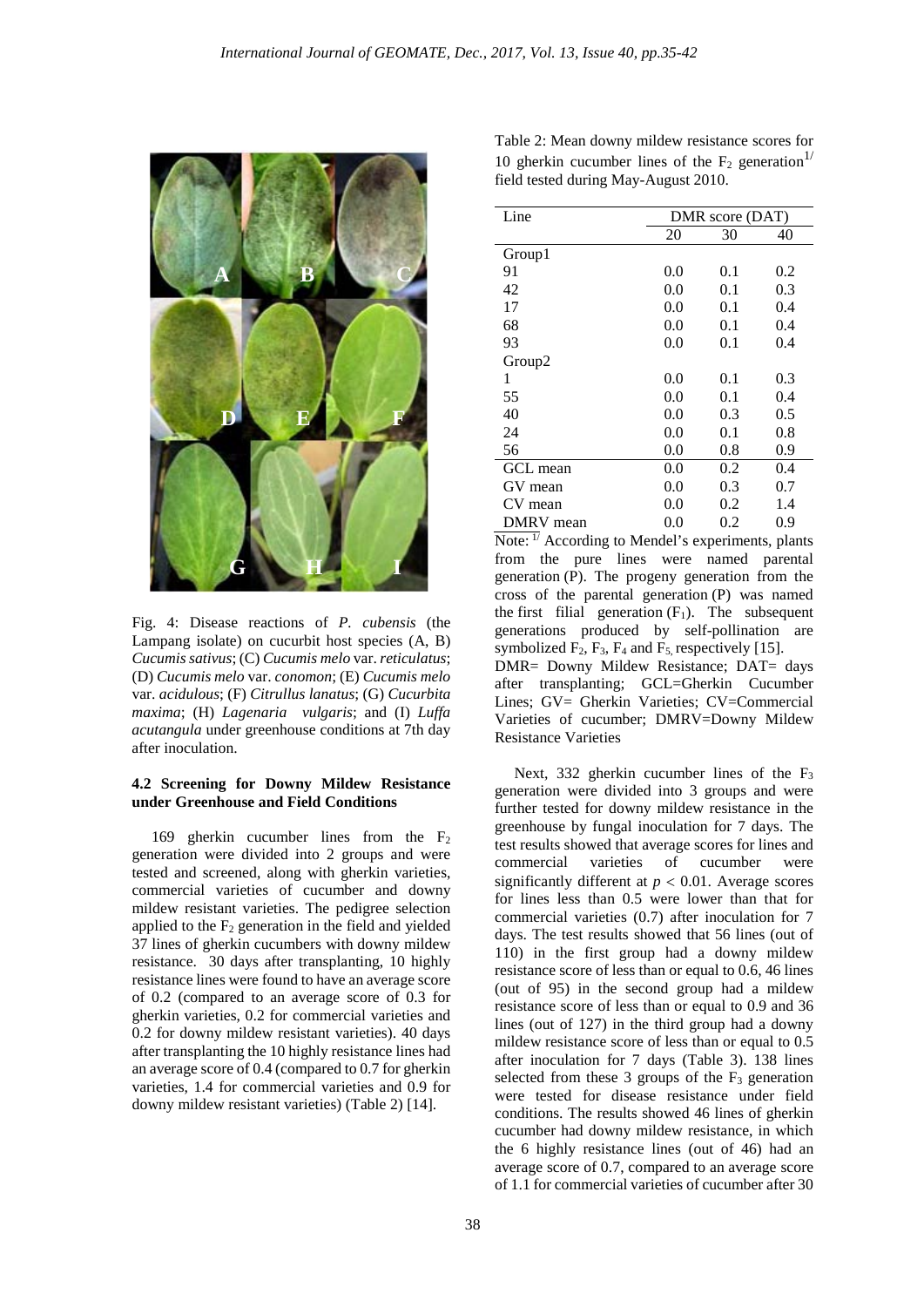days of transplanting. The 6 highly resistance lines had an average score of 0.8, compared to an average score of 1.8 for commercial varieties of cucumber after 40 days of transplanting (Table 4).

Table 3: Mean downy mildew resistance (DMR) scores for 3 groups of gherkin cucumber lines of the F3 generation greenhouse tested during October-November 2010.

| Line/              | DMR score |             |                      | No.<br>of<br>selected |
|--------------------|-----------|-------------|----------------------|-----------------------|
| Variety            | 7 DPI     | Min-Max     | of selected<br>lines | lines                 |
| Group1             |           |             |                      |                       |
| GCL mean           | 0.5       | $0.3 - 0.6$ | $\leq 0.6$           | 56                    |
| CV mean            | 0.7       | $0.6 - 0.8$ |                      |                       |
| Group <sub>2</sub> |           |             |                      |                       |
| GCL mean           | 0.8       | $0.5 - 0.9$ | $\leq 0.9$           | 46                    |
| Group3             |           |             |                      |                       |
| GCL mean           | 0.4       | $0.2 - 0.5$ | $\leq 0.5$           | 36                    |
| CV mean            | 07        | $0.6 - 0.7$ |                      |                       |

Note:  $DPI = \text{days post inoculation}$ 

GCL=Gherkin Cucumber Lines; CV=Commercial Varieties of cucumber

Table 4: Mean downy mildew resistance (DMR) scores for 6 gherkin cucumber lines of the  $F_3$ generation field tested during January-March 2011.

| Line     | DMR score (DAT) |     |     |  |
|----------|-----------------|-----|-----|--|
|          | 20              | 30  | 40  |  |
| 71       | 0.6             | 0.9 | 0.6 |  |
| 117      | 1.0             | 0.6 | 0.8 |  |
| 72       | 0.6             | 0.7 | 0.8 |  |
| 122      | 1.1             | 0.7 | 0.9 |  |
| 100      | 1.4             | 0.9 | 1.0 |  |
| 123      | 0.9             | 0.7 | 1.0 |  |
| GCL mean | 0.9             | 0.7 | 0.8 |  |
| CV mean  | 0.9             | 1.1 | 1.8 |  |

Note: DAT= days after transplanting

GCL=Gherkin Cucumber Lines; CV=Commercial Varieties of cucumber

 The pathogenicity test of downy mildew resistance in a greenhouse for 128 gherkin cucumber lines of the F4 generation was also carried out. These 128 lines were distinguished into two groups: 92 and 36 lines. An average score of downy mildew resistance lines, commercial varieties of cucumber and downy mildew resistance varieties in both groups were significantly different  $(p < 0.01)$ . The test results showed that 54 lines (out of 92) in the first group had a mildew resistance score of less than or equal to 2.3 after inoculation for 7 days and that 28 lines (out of 36 in the second group) had a mildew resistance score of less than or equal to 1.5 after inoculation for 7 days (Table 5). Subsequently, downy mildew resistance of these 82 lines from the F4 generation were tested and screened in field

conditions. Average scores for lines and varieties were significantly different (*p* < 0.01). After 40 days of transplanting, 5 highly resistance lines (out of 24) had an average score of 1.0, compared to an average score of 2.6 for gherkin varieties, 2.2 for commercial varieties of cucumber, and 1.6 for downy mildew resistant varieties (Table 6). These 5 lines from the F4 generation yielded an average output of 21.8 tons per hectare, produced 25.2 fruits per plant and weighed 19.9 grams per fruit, compared to the yields of gherkin cucumber varieties (26.8 tons per hectare, 31.8 fruits per plant and 19.6 grams per fruit (Table 7).

Table 5: Mean downy mildew resistance (DMR) scores for 3 groups of gherkin cucumber lines of the F4 generation greenhouse tested in July 2011.

| Line/              |       | DMR score   |                         |                   |  |
|--------------------|-------|-------------|-------------------------|-------------------|--|
| Variety            | 7 DPI | Min-Max     | of<br>selected<br>lines | selected<br>lines |  |
| Group1             |       |             |                         |                   |  |
| GCL mean           | 2.0   | $0.8 - 2.3$ | 23                      | 54                |  |
| CV mean            | 2.3   | $2.0 - 2.6$ |                         |                   |  |
| <b>DMRV</b>        | 2.1   | $1.5 - 2.4$ |                         |                   |  |
| mean               |       |             |                         |                   |  |
| Group <sub>2</sub> |       |             |                         |                   |  |
| GCL mean           | 1.0   | $0.5 - 1.5$ | <1.5                    | 28                |  |
| CV mean            | 2.2.  | $1.8 - 2.5$ |                         |                   |  |
| <b>DMRV</b>        | 1.9   | $1.5 - 2.5$ |                         |                   |  |
| mean               |       |             |                         |                   |  |

Note: DPI = days post inoculation

GCL=Gherkin Cucumber Lines; CV=Commercial Varieties of cucumber; DMRV=Downy Mildew Resistance Varieties

Table 6: Mean downy mildew resistance (DMR) scores for 5 gherkin cucumber lines of the  $F_4$ generation field tested during August-November 2011.

| Line              | DMR score  |                                             |  |
|-------------------|------------|---------------------------------------------|--|
|                   | $(40$ DAT) |                                             |  |
| 56                | 0.9        | $p-r$ <sup><math>\overline{27}</math></sup> |  |
| 61                | 1.0        | $0 - r$                                     |  |
| 63                | 1.0        | m-r                                         |  |
| 73                | 1.1        | $n-r$                                       |  |
| 60                | 1.2        | $1-r$                                       |  |
| GCL mean          | 1.0        |                                             |  |
| GV mean           | 2.6        |                                             |  |
| CV mean           | 2.2        |                                             |  |
| DMRV mean         | 1.6        |                                             |  |
| $F$ -test $^{1/}$ | **         |                                             |  |
| $C.V.$ $(\%)$     | 8.0        |                                             |  |

Note:  $\frac{1}{x^*}$  indicate significant difference at  $p<0.01$ , **2/** Means followed by different letters are significantly different at *p*<0.05 according to *DMRT.*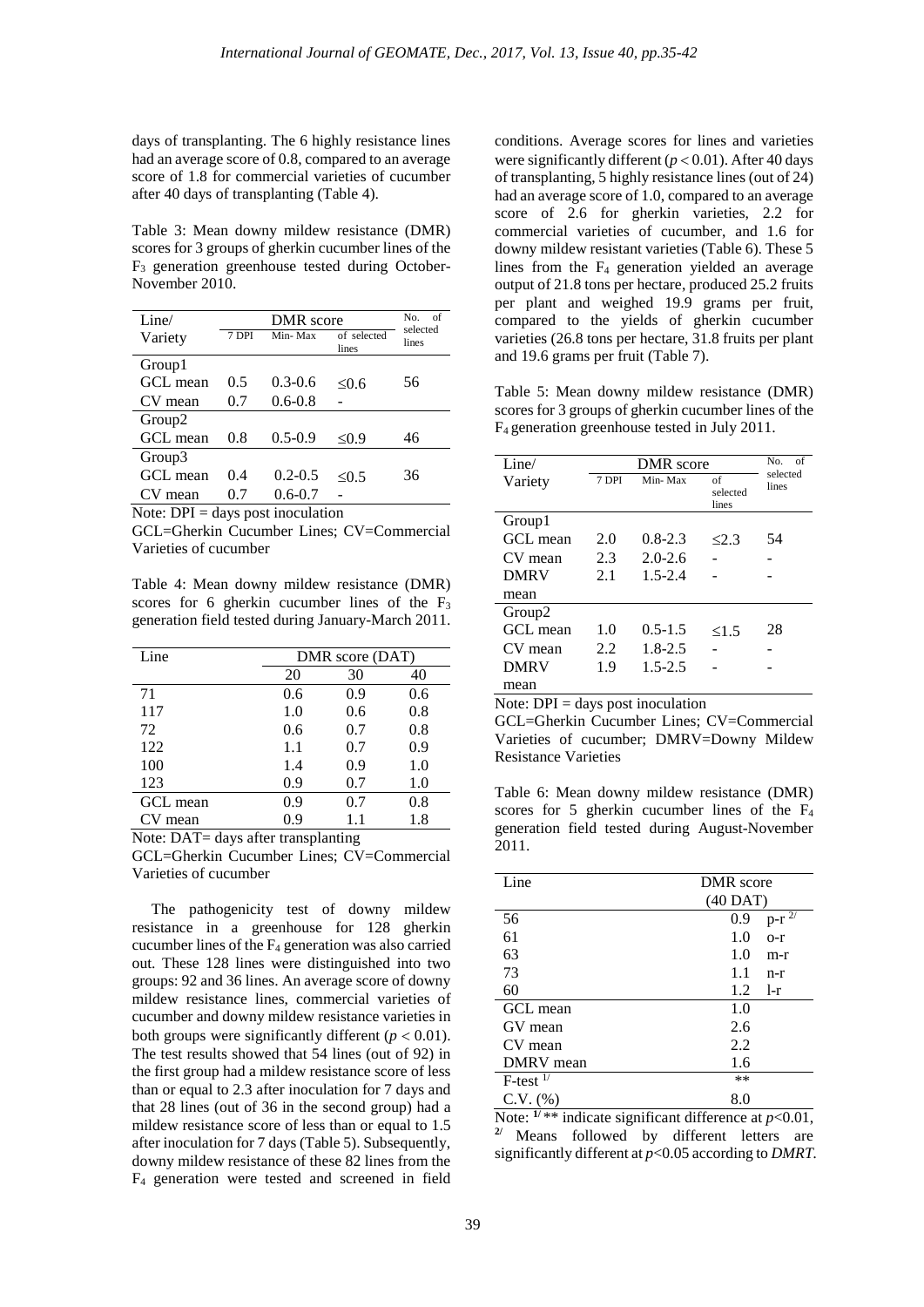| Line                   | Yield<br>(t/ha)        | Number<br>of fruits<br>(fruits/plant) | Weight<br>(grams/fruit) |
|------------------------|------------------------|---------------------------------------|-------------------------|
| 56                     | 22.5 a-f <sup>2/</sup> | $25.1 a-e$                            | $21.4 \text{ c-f}$      |
| 61                     | $20.0 a-h$             | $23.6 a-g$                            | $18.4 f-i$              |
| 63                     | $21.2 a-g$             | $24.0$ a-f                            | $20.0 d-h$              |
| 73                     | $25.6$ a-d             | 29.4 ab                               | $18.5f - i$             |
| 60                     | $20.6 a-c$             | $23.6 a-g$                            | $21.5$ c-f              |
| GCL.<br>mean           | 21.8                   | 25.2                                  | 19.9                    |
| GV<br>mean             | 26.8                   | 31.8                                  | 19.6                    |
| $F-test$ <sup>1/</sup> | **                     | **                                    | $***$                   |
| C.V.                   | 69.3                   | 69.3                                  | 8.5                     |
| (% )                   |                        |                                       |                         |

Table 7 Yield, number of fruits and weight of 5 gherkin cucumber lines for the F4 generation field tested during August-November, 2011.

Note: 1/ **\***, **\*\*** indicate significant difference at *p*<0.05 and *p*<0.01, respectively.

**2/** Means followed by different letters are significantly different at  $p<0.05$  according to *DMRT.*

 Lastly, the screening technique applied to the F5 generation using pedigree selection in the field produced 8 elite lines (out of 52) of gherkin cucumbers with an average score of 1.7, compared to an average score of 2.7 for gherkin varieties, 1.9 for commercial varieties of cucumber and 1.7 for downy mildew resistant varieties after 40 days of transplanting (Table 8). These gherkin cucumber lines (P1-P8) can be used as parental lines to generate a hybrid variety and perform a combining ability test. These 8 elite lines from the F<sub>5</sub> generation yielded an average output of 26.9 tons per hectare, produced 32.6 fruits per plant and weighed 19.4 grams per fruit (compared to 23.1 tons per hectare, 27.5 fruits per plant and 19.8 grams per fruit for gherkin varieties) (Table 9). The results indicated that the screening technique used in the pedigree method increased downy mildew resistance and thus outputs of gherkin cucumber lines. This is consistent with the findings of Celetti et. al., that downy mildew reduced the quantity and quality of outputs by 30%- 100% [16].

 This study also compared the DMR scores of the 8 elite lines from the  $F<sub>5</sub>$  generation to similar gherkin lines belonging to the  $F_2-F_4$  generations. The results showed that, the 8 elite gherkin lines from the  $F<sub>5</sub>$  generation resisted to downy mildew (their average score was less than the average scores for gherkin varieties and commercial varieties of cucumber yet equal to downy mildew resistant varieties) and provided higher yields than that of the F4 generation. Their average mildew resistance score was more than that of the  $F_4$  generation; however, the yield was greater than that of the  $F_4$ generation (Table 10).

Table 8: Mean downy mildew resistance scores for 8 gherkin cucumber lines of the F5 generation field tested during January-March, 2012.

| Line                                                    | DMR score  |                     |  |  |
|---------------------------------------------------------|------------|---------------------|--|--|
|                                                         | $(40$ DAT) |                     |  |  |
| P <sub>1</sub>                                          | 1.2        | $h-j$ <sup>2/</sup> |  |  |
| P <sub>2</sub>                                          | 1.7        | d-i                 |  |  |
| P3                                                      | 1.2        | h-j                 |  |  |
| P <sub>4</sub>                                          | 1.9        | c-h                 |  |  |
| P <sub>5</sub>                                          | 2.0        | c-h                 |  |  |
| P <sub>6</sub>                                          | 2.4        | $a-g$               |  |  |
| P7                                                      | 1.3        | $g-1$               |  |  |
| P <sub>8</sub>                                          | 1.9        | c-h                 |  |  |
| GCL mean                                                | 1.7        |                     |  |  |
| GV mean                                                 | 2.7        |                     |  |  |
| CV mean                                                 | 1.9        |                     |  |  |
| DMRV mean                                               | 1.7        |                     |  |  |
| $F$ -test $^{1/}$                                       | **         |                     |  |  |
| $C.V. (\% )$                                            | 8.5        |                     |  |  |
| Note: $1/*$ indicate significant difference at $n<0.01$ |            |                     |  |  |

indicate significant difference at  $p<0.01$ , **2/** Means followed by different letters are significantly different at *p*<0.05 according to *DMRT.*

Table 9: Yield, number of fruits and weight of 8 gherkin cucumber lines of the  $F<sub>5</sub>$  generation field tested during January-March, 2012.

| Line              | Yield            | Number     | Weight       |
|-------------------|------------------|------------|--------------|
|                   | (t/ha)           | of fruits  |              |
|                   |                  | (fruits/   | (gram/fruit) |
|                   |                  | plant)     |              |
| P <sub>1</sub>    | 23.1 a-c $^{2/}$ | $24.8a-g$  | $20.8 d-g$   |
| P <sub>2</sub>    | $26.2 a-c$       | $30.7 a-e$ | $17.9 e-j$   |
| P <sub>3</sub>    | $27.5$ a-c       | $32.3$ a-d | $18.8 d-i$   |
| P <sub>4</sub>    | $22.5$ a-d       | $26.7a-g$  | $18.8 d-i$   |
| P <sub>5</sub>    | $28.1 a-c$       | 31.7 a-d   | $18.9 d-i$   |
| P <sub>6</sub>    | 37.5a            | 42.8 a     | $20.4$ d-h   |
| P7                | $26.8$ a-c       | $40.0$ ab  | $21.2 d-g$   |
| P8                | $26.2 a-c$       | $32.0 a-e$ | $18.8 d-i$   |
| GCL mean          | 26.9             | 32.6       | 19.4         |
| GV mean           | 23.1             | 27.5       | 19.8         |
| $F$ -test $^{1/}$ | *                | **         | **           |
| $C.V.$ $(\%)$     | 13.3             | 15.3       | 4.5          |

Note: 1/ **\***, **\*\*** indicate significant difference at *p*<0.05 and *p*<0.01, respectively.

**2/** Means followed by different letters are significantly different at *p*<0.05 according to *DMRT.*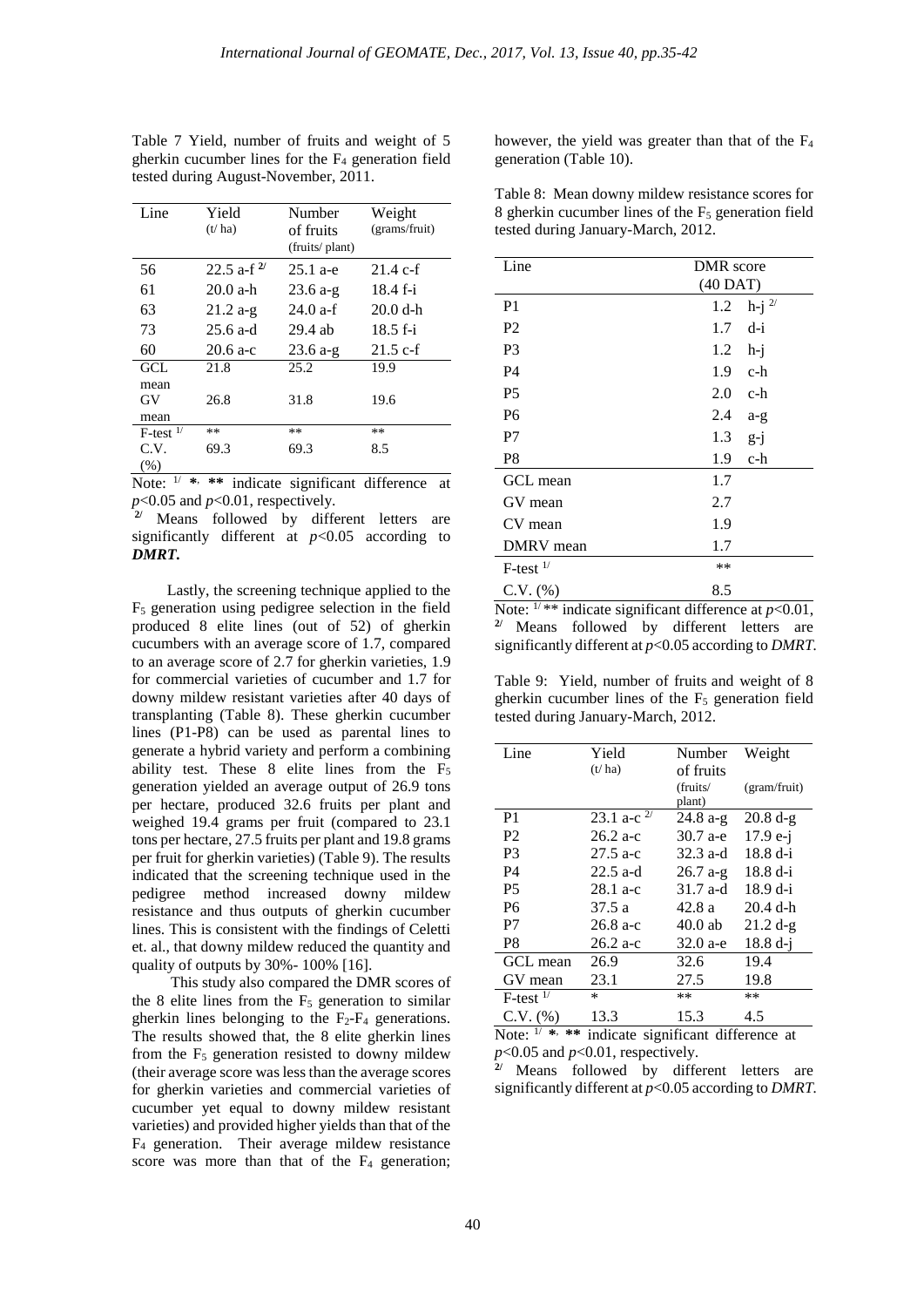| Line           |                | DMR score (40 DAT) |                |       |  |
|----------------|----------------|--------------------|----------------|-------|--|
|                | F <sub>2</sub> | $F_3$              | F <sub>4</sub> | $F_5$ |  |
| P <sub>1</sub> | 1.4            | 1.6                | 2.2            | 1.2   |  |
| P <sub>2</sub> | 2.5            | 1.5                | 1.2            | 1.7   |  |
| P <sub>3</sub> | 2.5            | 1.5                | 1.0            | 1.2   |  |
| <b>P4</b>      | 2.5            | 1.5                | 1.2            | 1.9   |  |
| P <sub>5</sub> | 2.5            | 1.5                | 1.2            | 2.0   |  |
| <b>P6</b>      | 2.5            | 1.5                | 1.2            | 2.4   |  |
| P7             | 2.5            | 1.5                | 1.2            | 1.3   |  |
| P8             | 2.5            | 1.5                | 1.2            | 1.9   |  |
| GCL mean       | 2.4            | 1.5                | 1.3            | 1.7   |  |
| GV mean        | 0.7            | 3.7                | 2.6            | 2.7   |  |
| CV mean        | 1.4            | 1.8                | 2.2            | 1.9   |  |
| DMRV mean      | 0.9            | 0.6                | 1.6            | 1.7   |  |

Table 10: Mean downy mildew resistance scores for 8 elite gherkin cucumber lines from four generations  $(F_2-F_5)$  field tested.

#### **5. CONCLUSION**

 The cucumber downy mildew (*P*. *cubensis* - Lampang isolate) was identified as pathotype 3 for the presence of highly compatible reactions on four specific cucurbit host species. Eight elite gherkin cucumber lines of the  $F<sub>5</sub>$  generation were obtained from the screening technique used in the pedigree method where there was an average disease resistance score of less than or equal to 2.4 after 40 days of transplanting. These 8 elite lines yielded an average output of 26.9 tons/ hectare, which was more than the yield from gherkin cucumber varieties. The number of fruits and the weight obtained from 8 gherkin cucumber lines of the  $F_5$ generation were 32.6 fruits per plant and 19.4 grams per fruit. The average mildew resistance score for the 8 elite gherkin lines from the  $F<sub>5</sub>$  generation after 40 days of transplanting was less than the average score of gherkin varieties and commercial varieties of cucumber and equal to downy mildew resistant varieties. Thus, the screening technique for downy mildew resistance under greenhouse and field conditions constitutes an efficient technique for developing gherkin cucumber lines with high resistance to downy mildew.

#### **6. ACKNOWLEDGEMENTS**

 This study was financed by a research grant from National Center for Genetic Engineering and Biotechnology, Ministry of Science and Technology and Agro-on (Thailand) Co. Ltd. Their assistance and cooperation are gratefully acknowledged.

# **9. REFERENCES**

[1] WorldAtlas, 2015. The world leaders in

cucumber production. [On-line] Available at: [http://www.worldatlas.com/articles/the](http://www.worldatlas.com/articles/the-world-leaders-in-cucumber-production.html)[world-leaders-in-cucumber-production.html](http://www.worldatlas.com/articles/the-world-leaders-in-cucumber-production.html) [Accessed 01 05 2016], pp.1-3.

- [2] Agro-on (Thailand) Co.Ltd, 2012. Gherkin [On-line] Available at: <http://www.agro-on.com/products.html> [Accessed 04 03 2014], pp.1-2.
- [3] Statistics Division FAO, 2014. FAOSTAT.<br>[On-line] Available at: http://www. Available at: [http://www.](http://www.worldatlas.com/articles/the-world-leaders-in-cucumber-production.html) fao.org/faostat/en/#data/QC, [Accessed 08 05 2016], pp. 111-125.
- [4] Palti J and Cohen Y, "Downy mildew of cucurbits (*Pseudoperonospora cubensis*): the fungus and its hosts, distribution, epidemiology and control", Phytoparasitica, Vol. 8, 1980, pp. 109-147.
- [5] Thomas CE, "Downy mildew of curcubits (*Pseudoperonospora cubensis*): the fungus and its [5] Thomas C.E. "Downy Mildew", Compendium of Cucurbit Diseases, Zitter, Ed. APS PRESS, 1998, pp. 25-27.
- [6] Palti J, "The significance of pronounced divergences in the distribution of *Pseudoperonospora cubensis* on its crop hosts", Phytoparasitica, Vol. 2, 1974, pp. 109- 115.
- [7] Thomas CE, Inaba T and Cohen Y, "Physiological specialization in *Pseudoperonospora cubensis*", Phytopathology, Vol. 77, 1987, pp. 1621-1624.
- [8] Cohen Y, Meron I, Mor N and Zuriel SA "New Pathotype of *Pseudoperonospora cubensis* Causing Downy Mildew in Cucurbits in Israel". Phytoparasitica, Vol. 31 (5), 2003, pp. 458-466.
- [9] Lebeda A and Prasil J, "Susceptibility of *Cucumis sativus* cultivars to *Pseudoperonospora cubensis*", Acta Phytopathol Entomol Hung, Vol. 29, 1994, pp. 89-94.
- [10] Jenkins SF and Wehner TC, "A system for measurement of foliar diseases in cucumbers", Cucurbit Genet Coop Rpt, Vol. 6, 1983, pp. 10-12.
- [11] Criswell AD, Wehner TC, Klosinska U and Kozik E, "Use of sporulation and other leaf and vine traits for evaluation of downy mildew in cucumber", in Proc. of the  $IX<sup>th</sup> EUCARPIA$ meeting on genetics and breeding of Cucurbitaceae, 2008, pp. 433-439.
- [12] Zitter TA, Hopkin DL and Thomas CE, Compendium Cucurbit Diseases. Minnesota: APS Press, 1996. pp.26-27.
- [13] Thompson DC and Jenkins SF, "Pictorial assessment key to determine concentrations that control anthracnose development on cucumber cultivars with varying resistance levels", Plant Disease, Vol. 69, 1985, pp. 833-